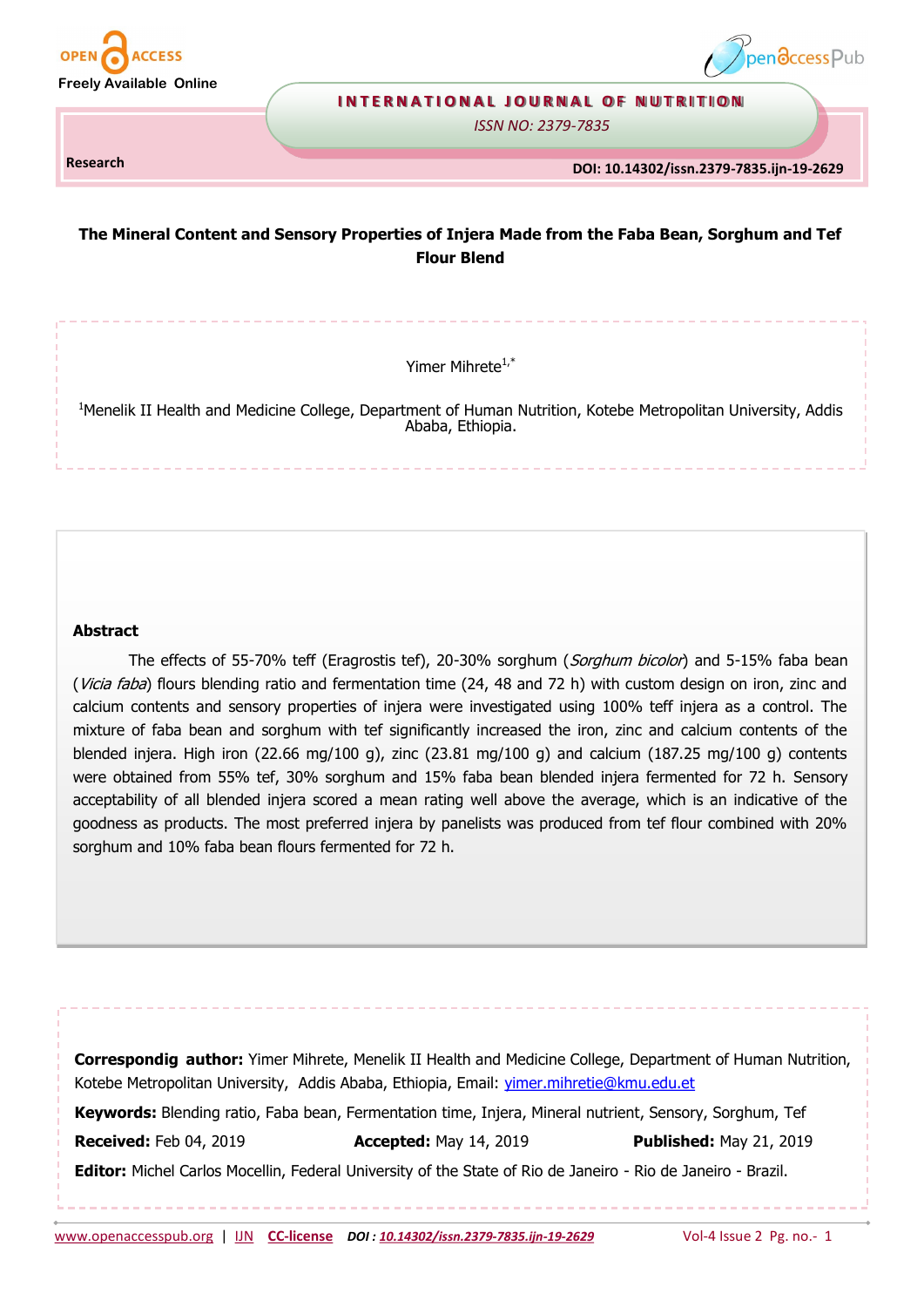

### **Introduction**

Injera is a type of feremented flat bread made in Ethiopia from grain tef (*Eragrostis tef* (Zucc) Trotter) flours, free of gluten proteins the type found in wheat which originated from Ethiopia and is also at large cultivated in Ethiopia. Injera is a staple food for majority of Ethiopians, where it is served with almost every meal. Grain tef was reported to have proximate composition of about 11% protein, 73% carbohydrate, 3% crude fiber, 2.5% fat and 2.8% ash [1]. It was also reported to have a relatively higher iron content than other common cereals [2], this was in part contributed by agronomic practices used in Ethiopia [3]. Grain tef is mainly used for making injera; sometimes also used as porridge and as an ingredient for home-brewed alcoholic drinks. The grain proteins are also presumed easily digestible because is rich in digestible type proteins and relatively poor in prolamins [4] [5]. Tef grain flours has been reported to be used in diferent food products such as various breads, cookies pasta and weaning foods because is always used as whole grains, gluten free nature, high iron contnets of good proteins and starches digestibility [6].

At present Tef is the most expensive cereals grown in Ethiopia, because tef injera is the favorite diet of the nation and usually considered as a prestige food in the society. Moreover tef is exported to United States, Europe and other countries due to the absence of gluten and its nutritional value [7].

Grain sorghum (Sorghum bicolor (L.) Moench) was reported to have proximate composition of 74.7% carbohydrates, 1.8% ash, 12.3% protein, 4.2% fat and 1.7% fiber [8]. Sorghum is used as the second most preferred cereal for *Injera* preparation in Ethiopia [7]. This is because sorghum *injera* shows brittleness and dryness after storage [9]. It is also used to produce many African and Asian traditional foods like, roti, chapatti, tuwo, tortillas and porridges [10].

Faba bean (Viciafaba) was reported to have (50-60) % carbohydrate, (25-35) % protein and 1-2.5% lipid (with oleic and linoleic acid representing 75% of fats) [11]. Also [12] reported that the whole dried seeds contain (per 100 g) 344 calories, 10.1% moisture, 1.3 g fat, 59.4 g total carbohydrate, 6.8 g fiber, 3.0 g ash, 104



mg Ca, 301 mg P and 6.7 mg Fe. The bean is a common breakfast meal in the Mediterranean region, Central and East Asia, Ethiopia, America and Oceania [13]. It is used to make stew (shiro wot in the Ethiopian national language, Amharic) mixed with other pulses like pigeon pea and chickpea. It is served with *Injera* [14].

To get sufficient nutrition, cereals have been found to have nutrient potentials that could complement one another if properly processed and blended with legumes [15]. Fermentation also has contributed to improve the nutritional values of those cereal products. Fermented foods can have the added benefits of enhancing flavor, increased digestibility and improving the nutritional value [16]. This is due to growth and action of the bacteria during fermentation [17].

Since, Sorghum and faba bean is less expensive in Ethiopia, there is great interest to blend with tef flour in order to control the projected increasing demand of tef and improving the nutritional quality of Injera. Therefore, initiation is taken to investigate the blending ratio of faba bean and sorghum with tef grains and fermentation time on nutritional composition and sensory acceptability of Injera.

#### **Materials and Methods**

#### Source of Raw Materials

The experimental materials such as white tef, faba bean and sorghum were collected from Debre Zeit Agricultural Research Center (DZARC); Holeta Agricultural Research Center (HARC) and Haramaya University Research Center (HURC) respectively.

#### Experimental Design

The experimental design was used in this study to determine the ratio of the blends cereals (tef and sorghum) with legume faba bean, and to optimize the fermentation time using mixture design. A mixture design is appropriate when the response depends on the component proportions of the mixture and not on the component quantities. In this study the effect of three mixtures of products, namely tef (T), sorghum (S) and faba bean (F) flour was studied to determine appropriate formulation. The proportion of tef from 55 to 70%, sorghum from 20 to 30% and faba bean from 5 to 15% were used. The constrained proportion was planned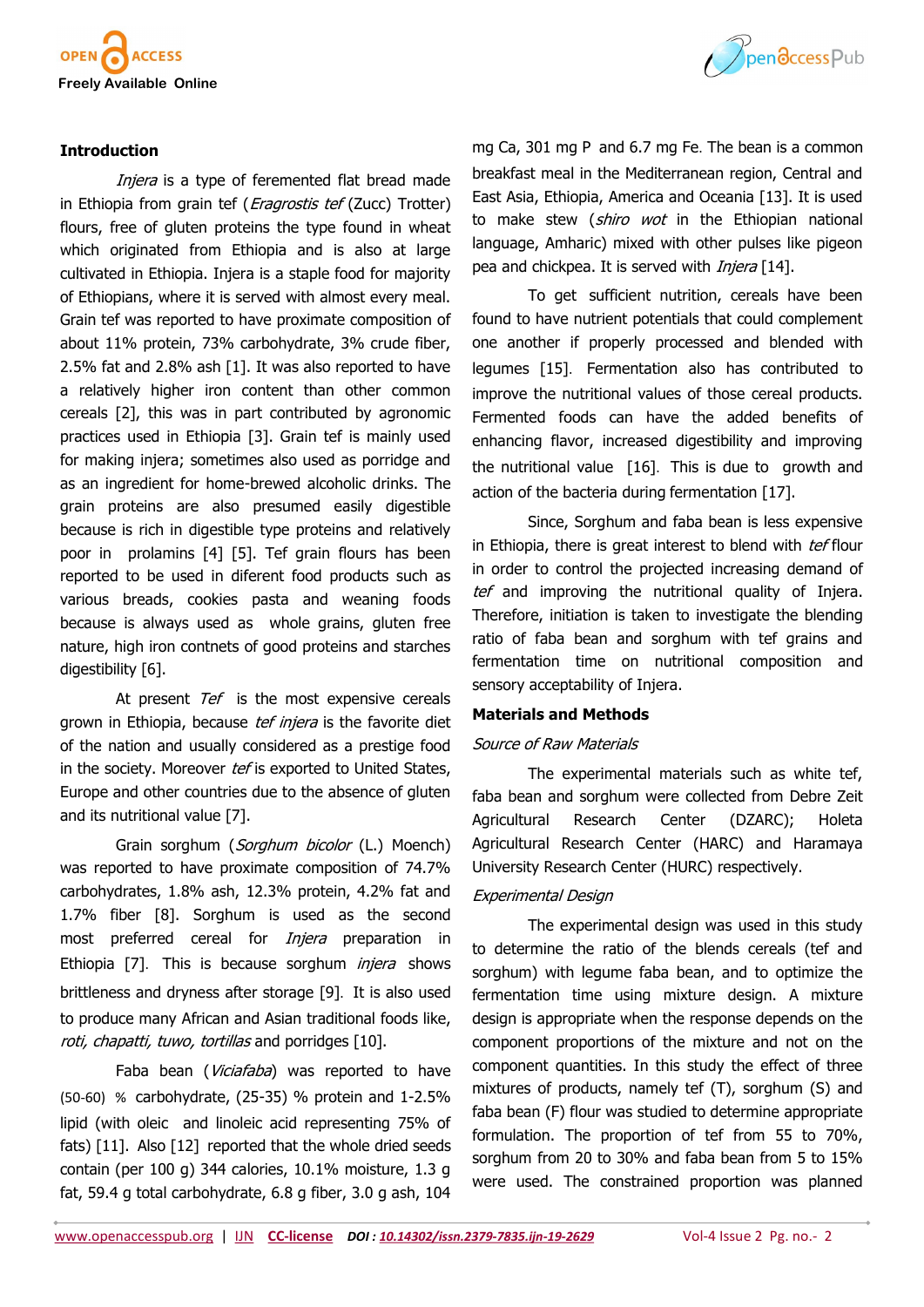



after doing preliminary test. Thus to compare the blend Injera, 100 % tef flour was used [14].

#### Sample Preparation

The tef, sorghum, faba bean grains was manually cleaned. Then tef grain was milled by the disk attrition mill to whole flour to the finenest level traditionally used for Injera processing at Haramaya University public grain milling house. The sorghum grain was milled after debraning using mortar and pestle. Faba bean was milled after seed coat was removed on a disc attrition mill. The flour was kept in an airtight sealed plastic bucket at room temperature [18] for the duration of the analysis. The blend mixture was prepared and Injera was processed.

### Dough Processing and Fermentation

Tef, sorghum and faba bean blended injera was prepared using standard recipes. The process involved dough processing and fermentation and then baking of the batter (thin fermented dough). Prior to fermentation 1 kg of the blend flour (tef, sorghum and faba bean flour) was mixed with about 2L water and about 80 ml of ersho (starter saved from preliminary fermentation) and then the dough was kneaded by hand for each treatment/blend [19]. The dough was kept from covering the lid/bowl at room temperature at the Food Science and Postharvest Technology (FSTP) Laboratory.

### Fermentation

During 24 hrs fermentation, notably vigorous gas evolution and maximum dough expansion were observed. Acidic yellowish liquid on dough surface were observed during 48 hrs and 72 hrs fermentation time. The layer of the liquid was then removed. For Injera baking of dough fermented for 24 hrs, 48 hrs and 72 hrs, about 10% of fermenting dough was withdrawn for absit preparation. 10% of the fermented dough of the blend flour (for each fermentation time: 24 hrs, 48 hrs and 72 hrs) was taken and boiled at 100°C and then after the absit was cool at 46°C mixed back to the fermented dough. After the  $2<sup>nd</sup>$  fermentation (2 to 3 hrs) injera was baked [19].

### **Baking**

Injera was baked after fermentation by diluting the batter slightly with water to uniform consistency. Then it was poured using circular motion from the outer perimeter towards the center, onto a hot-round smooth baking griddle called *metad*. The *metad* was then covered with a *metad* lid called *akambalo* to prevent steam from escaping. Prior to pouring the batter, the metad surface was swapped down by the repeseed flour using a piece of cloth. This prevents the *Injera* from sticking to the *metad* surface. Finally Injera was baked for about 3 min [19].

### Chemical Composition Analysis

Mineral contents such as Iron, Zinc and Calcium of both control and blended injera samples were carried out using the method [18]. Condensed tannin was analyzed by vanillin-HCl method of [20] using the modified Vanillin-HCl methanol method. Phytic acid was determined through phytate phosphorus (Ph-P) analysis according to [21].

## Sensory Attributes of Blended Injera Products

In order to determine consumer acceptability of tef, sorghum and faba bean blended injeras, a sensory evaluation was conducted. A total of 50 male and female panelists were selected from Haramaya University Food Science and Postharvest Technology staffs and students, who have knowledge on sensory analysis. *Injera* made from the blend was evaluated for the sensory attributes after 2 hrs of *injera* was baked and stored in straw basket or *masob* covered tightly with polyethylene plastics. *Injera* was stored in *masob* by cutting/slicing into a quarter of the whole *injera* with sharp and nit knife this is to prevent contamination among the different blending ratios of *injera* products. These slices of *injera* were used for sensory within 2 hours after baking. Product sample was arranged and each panelist was instructed on the procedure of sensory evaluation. Panelists were instructed to make their own individual assessments according to their best feeling after tasting the product. The parameters tested for are flavor, aroma, Sourness, color, rollability and injera appearance (i.e. Eyes of injera and injera underneath appearance) using a seven hedonic scale ranging from  $7 =$  very much liked to  $1 =$  very much disliked [22].

### Statistical Analysis

At least a triplicate data were analyzed and modeled using the statistical software JMP™ 8, 2008 (by SAS Institute Inc., Cary, NC, USA). Mixture response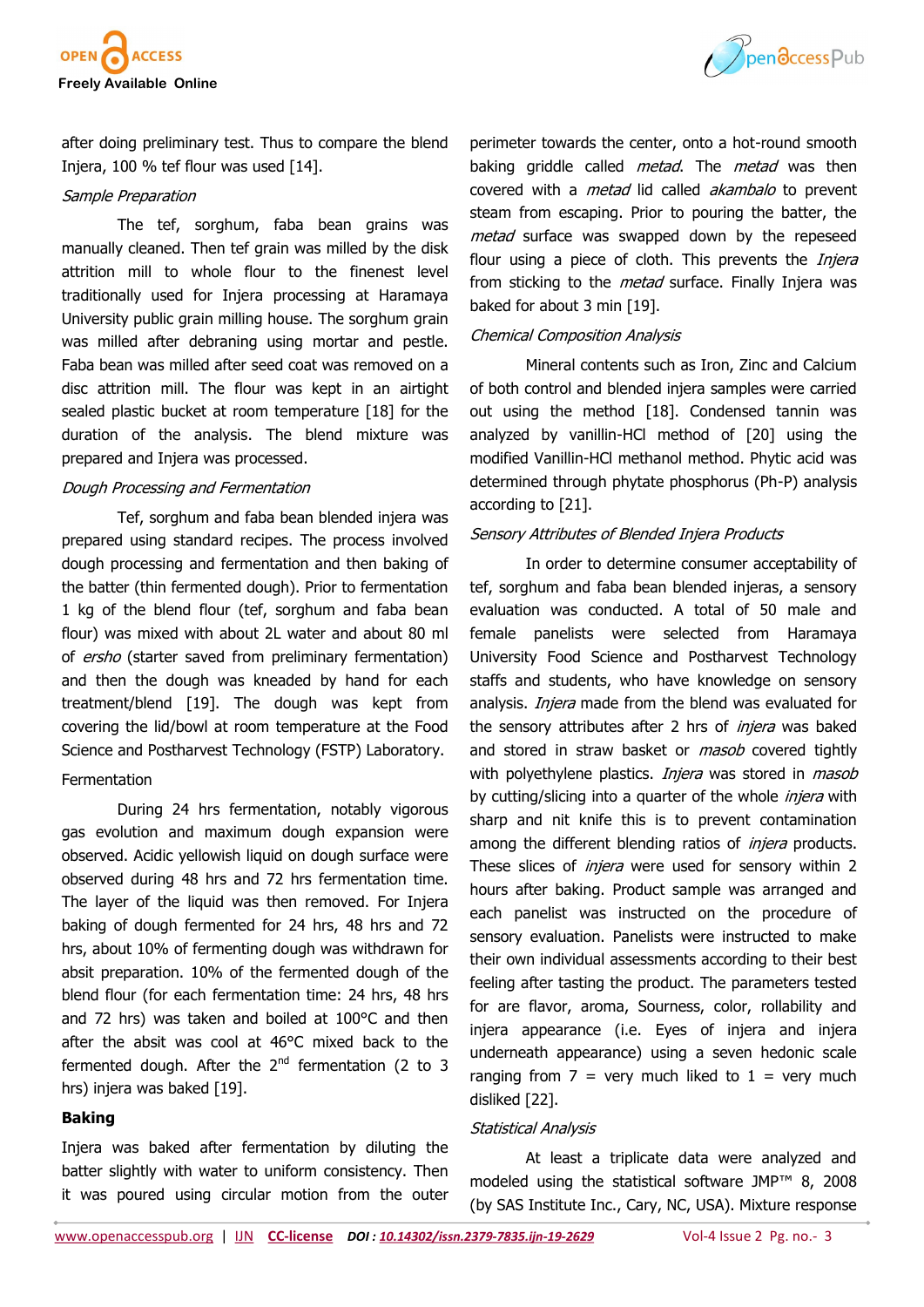

surface methodology was applied to the experimental data using JMP version 8. A polynomial equation was fitted to the data to obtain a regression equation. Statistical significance terms in the models were identified. Summary of fit, ANOVA, lack of fit and parameter estimates were generated by the JMP 8. Data were also analyzed by ANOVA and mean comparison was done using Duncan's Multiple Range Test (DMRT) by SAS 9.1.3. Significance was judged if the probability level of the F-statistic calculated from the data was less than 0.05. The model adequacy was checked by  $R^2$ , R<sup>2</sup> adj and lack of fit test. The tertiary contour plots were drawn to develop the optimum blending ratio of the mixture of tef, sorghum and faba bean that are used as an ingredient for Injera making [19].

#### **Results and Discussions**

## Effect of Blending Ratios and Fermentation Time on Proximate Compositions of Injera

The effect of tef, sorghum and faba bean blending ration and fermentation time had significant (P<0.05) effect on the proximate composition of the blend Injera.  $[19]$  reported that significant  $(p<0.05)$ increased in moisture and protein content was observed from the blend Injera made by blending 55% tef, 30% sorghum and 15% faba bean and fermented for 72 hrs. High fat, carbohydrate and energy content were obtained on the blend Injera made by blending 70% tef, 20% sorghum and 10% faba bean and fermented for 24 hrs. The long fermentation time was increased the moisture and protein content, on the other hand ash, fat, fiber,carbohydrate and energy was observed maximum in short fermentation time [19]. Generally, the addition of more sorghum and faba bean with long fermentation time is playing a vital role in proximate composition of blended injera as compared to the control.

Effect of Blending Ratios and Fermentation time on Mineral Content of Injera

Iron

The iron content of the blend injera made by blending sorghum and faba bean flour in to tef flour was shown in Table 1. Blending of tef, sorghum and faba bean had a significant effect (P<0.05) on the iron content of injera. The high iron content was obtained when 55% tef, 30% sorghum and 15% faba bean were blended and fermented for 72 hrs while the lowest value of iron content was obtained when 65% tef, 30% sorghum and 5% faba bean were blended and fermented for 24 hrs. The result revealed that the addition of more faba bean and sorghum has a positive impact on iron content of the blend injera. Fermentation time had significantly (P<0.05) increased the iron content of the blend injera. This is probably due to long fermentation period enhances the removal of antinutritional factors which are believed to be responsible for unavailability of both proteins and minerals [23].

The control 100% tef injera had the lowest iron content 18.83 mg/100 g as compared to the blend injera.The result has shown that the addition of more faba bean and sorghum flour into tef flour is important to boost the iron content of the blend injera as compared to the control (100% tef injera). All the interaction terms (tef and faba bean) and (tef and sorghum) had significant (P<0.05) effect on the iron content of the blend injera. Thus, when the proportion of faba bean and sorghum flour increased in the mixture the iron content was also increased. The following model (Eq. 1) was developed to predict the iron content.

Fe=0.253T+0.219S-1.869FB-0.008(T\*S)-0.028(T\*Fb) +0.134FT[x] (1)

Where Fe = predicted iron (mg/100g),  $T =$ the proportion of raw tef flour  $(\%)$ , S = is the raw sorghum flour  $(\%)$ , and FB = is the raw faba bean flour  $(\%)$ , and FT  $[x] =$  is the batter fermentation time at  $(x=24, 48)$ and 72hrs).

When the proportion of tef, sorghum, and faba bean flour and fermentation time substituted into equation 19 the predicted iron content would be determined. For example the predicted value of the blend injera obtained by blending 15% faba bean and 30% sorghum into 55% tef flour was 22.22%, which is equivalent to the actual data (22.66±4.48). This indicates that the model was sufficient enough in describing the data.

The shaded region of Figure 1a was the optimum area for iron content. The optimum value (20.0 - 25.86) mg/100 g was obtained when 55% tef,

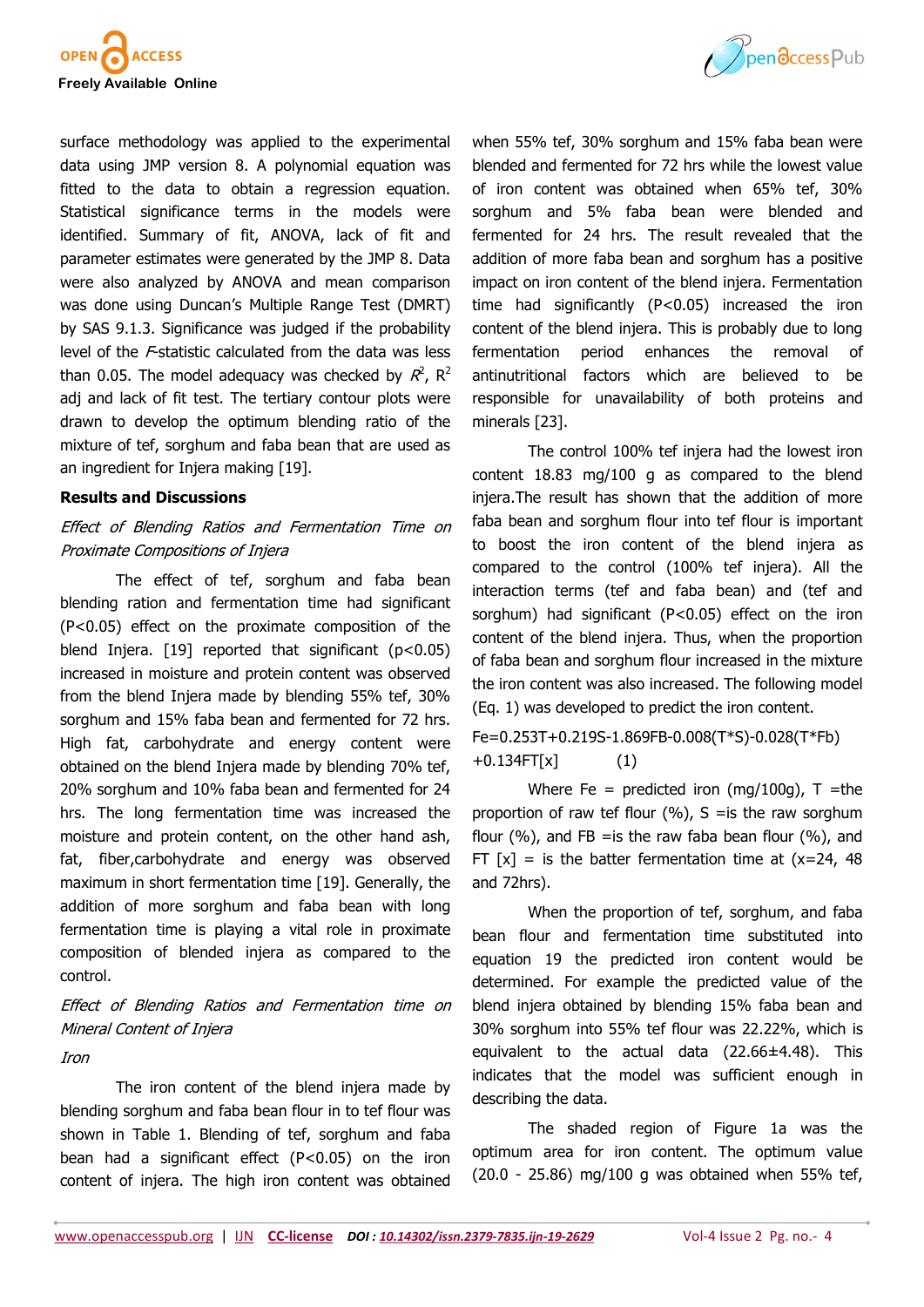



| Table 1. Mineral and Antinutritional content of the blended injera |           |                               |                               |                                |                               |                                |
|--------------------------------------------------------------------|-----------|-------------------------------|-------------------------------|--------------------------------|-------------------------------|--------------------------------|
| Blending<br>Ratio                                                  | <b>FT</b> | Fe<br>(mg/100g)               | Zn<br>(mg/100g)               | Ca<br>(mg/100g)                | Tannin<br>(mg/kg)             | Phyticacid<br>(mg/100g)        |
| $55%T +$<br>$30\% S +$<br>15% FB                                   | 24 h      | $16.74 \pm 0.04^h$            | 18.33±0.04 <sup>9</sup>       | 172.89±0.01 <sup>d</sup>       | $0.606 \pm 0.00$ <sup>a</sup> | 203.86±0.03f                   |
|                                                                    | 48 h      | 17.62±0.02 <sup>9</sup>       | 21.44±0.04 <sup>d</sup>       | 173.17±5.79 <sup>c</sup>       | $0.595 \pm 0.00$ <sup>c</sup> | $174.99 \pm 0.00$ <sup>j</sup> |
|                                                                    | 72 h      | 22.66±4.48 <sup>a</sup>       | 23.81±0.01 <sup>a</sup>       | 187.25±0.02 <sup>a</sup>       | $0.581 \pm 0.00^e$            | 120.76±0.02°                   |
| $65%T +$<br>$20\% S +$<br>15% FB                                   | 24 h      | $15.34 \pm 0.01$ <sup>j</sup> | 18.14±0.05 <sup>h</sup>       | 166.44±0.02 <sup>9</sup>       | $0.603 \pm 0.00^b$            | $208.65 \pm 0.03^e$            |
|                                                                    | 48 h      | $16.45 \pm 0.01$ <sup>i</sup> | $21.35 \pm 0.01^e$            | 170.26±0.04f                   | $0.584 \pm 0.00$ <sup>d</sup> | 195.59±0.28 <sup>9</sup>       |
|                                                                    | 72 h      | $21.65 \pm 0.05^b$            | 22.88±0.01 <sup>b</sup>       | $182.57 \pm 0.02^b$            | $0.576 \pm 0.00$ <sup>f</sup> | $140.12 \pm 0.01^k$            |
| $65%T +$<br>$30\%$ S +<br>5% FB                                    | 24 h      | $11.56 \pm 0.04^m$            | $15.66 \pm 0.04$              | $129.55 \pm 0.02$ <sup>1</sup> | $0.110 \pm 0.00$ <sup>g</sup> | $190.56 \pm 0.01^h$            |
|                                                                    | 48 h      | $13.73 \pm 0.04^k$            | 21.15±0.04f                   | 152.42±0.02 <sup>j</sup>       | $0.074 \pm 0.00$ <sup>i</sup> | $132.56 \pm 0.05$              |
|                                                                    | 72 h      | $18.55 \pm 0.01$ <sup>f</sup> | 21.75±0.03 <sup>c</sup>       | $170.43 \pm 0.02^e$            | $0.066 \pm 0.00^{j}$          | $124.54 \pm 0.02$ <sup>n</sup> |
| $70\%$ T +<br>$20\% S +$<br>10% FB                                 | 24 h      | $13.44 \pm 0.03$ <sup>1</sup> | $17.85 \pm 0.04$              | $149.56 \pm 0.01^k$            | $0.098 \pm 0.00^h$            | 290.84 $\pm$ 0.02 <sup>b</sup> |
|                                                                    | 48 h      | $16.76 \pm 0.02$ <sup>h</sup> | $21.13 \pm 0.02$ <sup>f</sup> | $165.45 \pm 0.04^h$            | $0.066 \pm 0.00^{j}$          | $179.73 \pm 0.02$ <sup>i</sup> |
|                                                                    | 72 h      | $18.83 \pm 0.01^e$            | $21.75 \pm 1.79$ <sup>c</sup> | $162.25 \pm 0.01$ <sup>i</sup> | $0.061 \pm 0.00^k$            | 130.65±0.04m                   |
| Control                                                            | 24 h      | $18.83 \pm 0.04^e$            | $14.27 \pm 0.03$ <sup>m</sup> | 123.86±0.04°                   | $0.015 \pm 0.00$              | 295.46±0.03 <sup>a</sup>       |
|                                                                    | 48 h      | $19.05 \pm 0.01$ <sup>d</sup> | $14.55 \pm 0.03$              | $126.97 \pm 0.03$ <sup>n</sup> | $0.008 \pm 0.00^m$            | 282.24±0.04°                   |
|                                                                    | 72 h      | 19.18±0.01 <sup>c</sup>       | $14.66 \pm 0.02^k$            | 136.86±0.03m                   | $0.008 \pm 0.00^m$            | 234.46 $\pm$ 0.03 <sup>d</sup> |

Values in the column are means of three replicates and same column with different letters are significantly different at 0.05 probability level according to Duncan Multiple Range Test. T - Tef, S - Sorghum, FB - Faba bean, FT - Fermentation time, h – hours, Control - 100% Tef flour.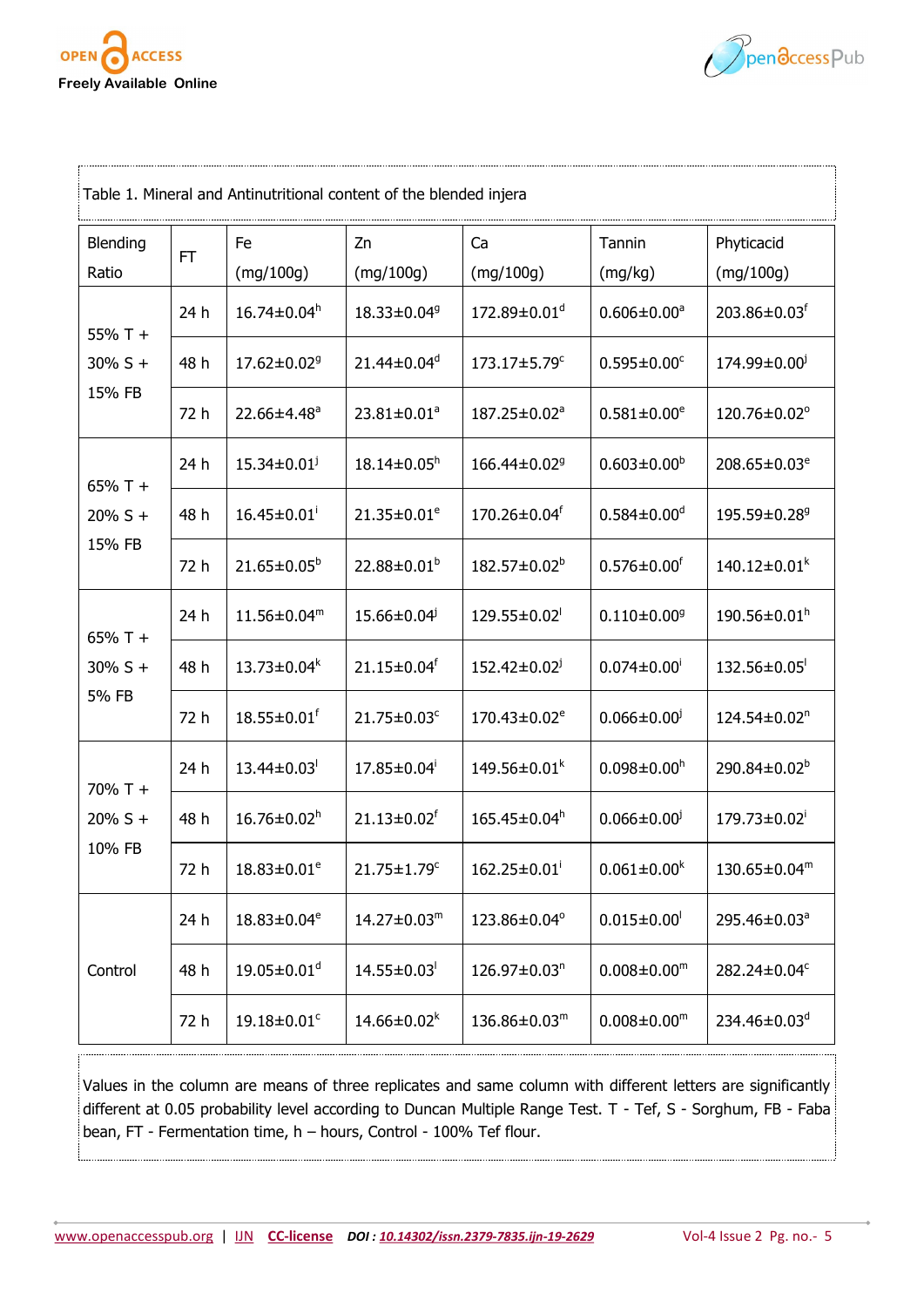



30% sorghum and 15% faba bean were blended and fermented for 72 hrs.

### Zinc

The zinc content of the blend injera was shown in Table 1. Blending of tef, sorghum and faba bean had significant (P<0.05) effect on the zinc content of the blend injera. The value had a mean of (19.32 mg/100 g). The highest Zn content (23.81 mg/100 g) was observed in the blend 55% tef, 30% sorghum and 15% faba bean and fermented for 72 hrs while the lowest value (15.66 mg/100 g) was observed in the blend 65% tef, 30% sorghum and 5% faba bean and fermented for 24 hrs. The result has found that the addition of faba bean and sorghum flour into tef flour was significantly (P<0.05) increased the zinc content of the blend injera. This might be due to that faba bean flour had more zinc content 14.58 mg/100g. Significant difference was also existed on fermentation time among the data. The high zinc content (23.81 mg/100 g) was found at 72 hrs fermentation time while the lowest zinc content (14.27mg/100g) was observed at 24hrs fermentation time. This could be due to fermentation that enhances the removal of antinutritional factors [23].

The addition of both sorghum and faba bean flour in to tef flour had significantly (P<0.05) increased the zinc content of blend injera. This might be attributed to more zinc content in faba bean and sorghum flour. The interaction effect of sorghum and tef had no significant (P>0.05) effect on the zinc content of the blend injera. This indicates that the blend of sorghum and tef flour has not an important contribution for the increment of zinc content. However, the interaction effect of tef and faba bean had a significant (P<0.05) effect on the zinc content of the blend injera.

With respect to fermentation time, the zinc content of the blend injera was significantly  $(P<0.05)$ affected by fermentation. By increasing the fermentation period there was a gradual increase in zinc content. This is due to the reduction of antinutritional factors present in the raw flour. The model used to predict zinc content was presented in the (Eq. 2) as follows.

Zn=0.312T+1.678S-1.438Fb-0.029 (T\*S)+0.021(T\*Fb) +0.115FT [x] (2)

Where: Zn is zinc predicted (mg/100g), T is the proportion of raw tef flour (%), S is the proportion of raw sorghum flour (%), FB is the proportion of raw faba bean flour  $(\%)$ , and FT [x] is the batter fermentation time at  $(x= 24, 48$  and 72 hrs)

The range of tef, sorghum and faba bean was depicted in the shaded region of the contour plots (Figure 1b). The maximum value of zinc (23.88%) was obtained when 30% sorghum and 15% of faba bean flour was blended into 55% tef flour and fermented for 72 h.

### **Calcium**

The calcium content of the blend injera was shown in Table 1. Blending of sorghum and faba bean flour in to tef flour had a significant (P<0.05) effect on the calcium content of the blend *injera*. The highest value (187.25mg/100g) was obtained when 55% tef, 30% sorghum and 15% faba bean were blended and fermented for 72 hrs while the lowest value (129.55mg/100g)was obtained when 65% tef, 30% sorghum and 5% faba bean were blended and fermented for 24 hrs. The addition of faba bean in the blend had significantly (P<0.05) increased the calcium content of the blend injera. This is probably due to the presence of more calcium content in faba bean and sorghum flour. [24] reported that the calcium content of faba bean was 427.2 mg/100g. The control sample had significantly small amount of calcium than that of injera made from the blend. This is due to least amount of calcium in tef grain as compared to the faba bean.

All fermentation time had a significant (P<0.05) effect on the calcium content of the blended injera. Thus, fermentation had significantly (P<0.05) increased the calcium content of the blend injera. This is probably due to fermentation, which reduces the content of antinutritional factors such as phytates and tannins and is therefore likely to enhance mineral absorption [25]. The model (Eq. 3) used to predict calcium content was presented in the as follows.

 $Ca = 1.829T + 5.456S + 1.409Fb - 0.086$   $(T*S) + 0.115$  $(T*Fb)+0.508$  FT  $[x]$  (3)

Where: Ca is calcium predicted (mg/100g), T is the proportion of raw tef flour (%), S is the proportion of raw sorghum flour (%), FB is the proportion of raw faba bean flour  $(\%)$ , and FT  $[x]$  is the batter fermentation time at  $(x= 24, 48$  and 72 hrs).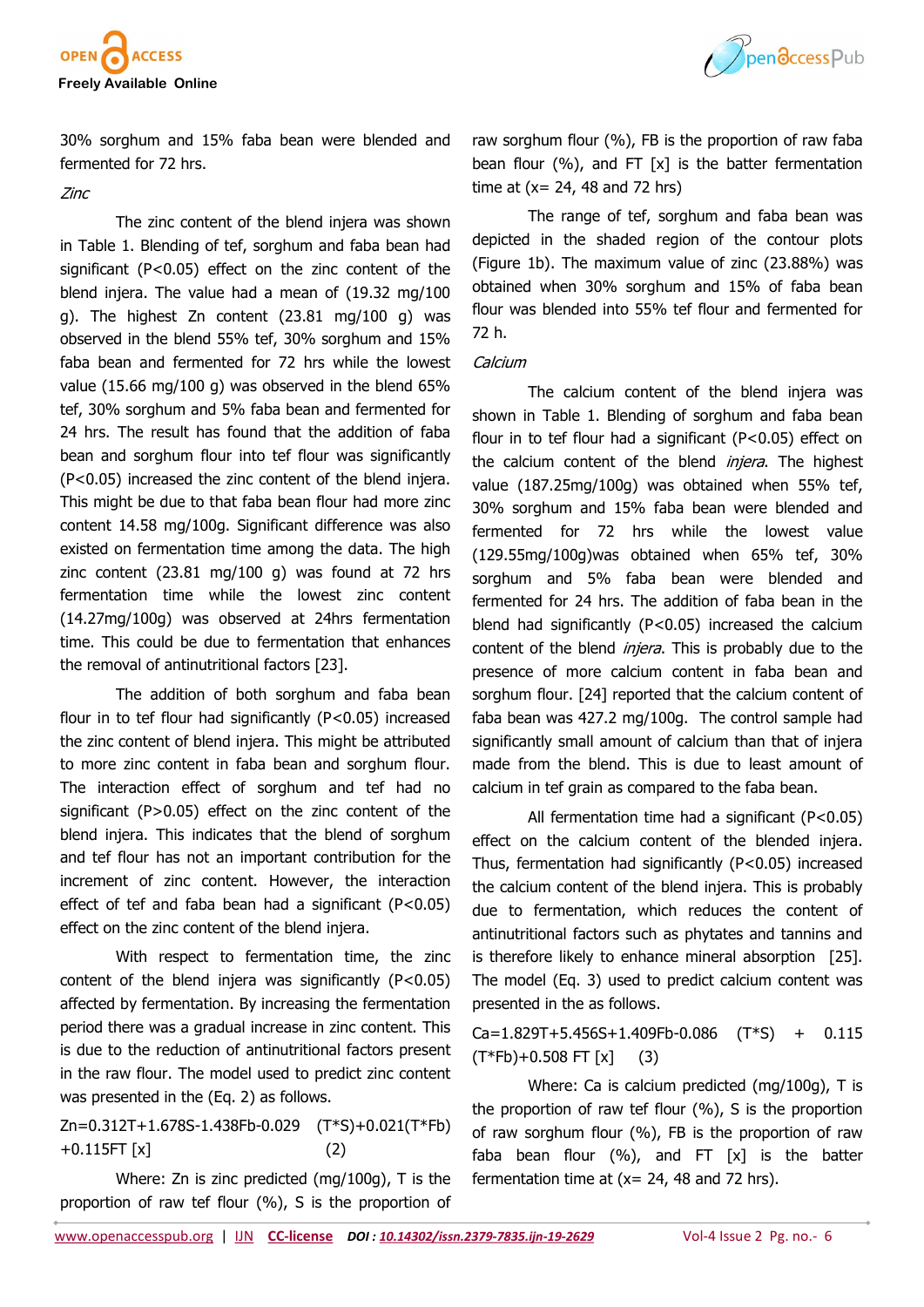

The range of tef, sorghum and faba bean was depicted in the shaded region of the contour plot (Figure 1c). The maximum value of calcium (187.25%) was obtained when 55% tef, 30% sorghum and 15% of faba bean was blended and fermented for 72 hrs. The addition of more faba bean and sorghum flour into tef flour increased the calcium content of the blend injera.

## Effect of Blending ratios and Fermentation time on Antinutritional content of Injera

#### Condensed Tannin

The condensed tannin of the control and the blend was presented in Table 1. There was a significant (P<0.05) difference among the blend injera. The blend injera had a mean of (0.0099 mg catechin eq/kg). The highest value (0.606 mg catechin eq/kg) in the blend injera was obtained when 55% tef, 30% sorghum and 15% faba bean were blended and fermented for 24 hrs while the lowest value (0.061 mg catechin eq/kg) was obtained when 70% tef, 25% sorghum and 5% faba bean were blended and fermented for 72 hrs. The addition of faba bean and sorghum was significantly (P<0.05) increased the tannin content of the blend product. The least amount of tannin in faba bean is due to the fact that faba bean was dehulled. Because the tannins are found usually in the hulls of faba beans [26]. Thus condensed tannin content of the dehulled beans was very low.Tannin content in the white tef grain was virtually absent [1] and similar trend was observed since the control injera (100% tef) had insignificant levels of condensed tannins. All the interaction terms had significantly (P<0.05) increased the tannin content of the blend *injera*. This could be due to the higher tannin content of sorghum grain and faba bean.

The result revealed that fermentation time had a significant (P<0.05) effect on the tannin content of the blend *injera*. This means, when fermentation time increased, the tannin content of the blend injera was found to be reduced. The result agreed with [8] who reported that fermentation of millet grains at 12 hrs and 24 hrs reduced the antinutritional factors **(**[phytic acid](http://www.scialert.net/asci/result.php?searchin=Keywords&cat=&ascicat=ALL&Submit=Search&keyword=phytic+acid)  and tannins). The following model was developed to predict the condensed tannin content of the blend injera (Eq. 4).



### $(T*FB)-0.0007FT[x]$  (4)

Where: CT is predicted condensed tannin (mg catechin eq/kg), T is the proportion of raw tef flour (%), S is the proportion of raw sorghum flour (%), and FB is the proportion of raw faba bean flour  $(\%)$ , and FT [x] is the batter fermentation time at (x=24, 48 and 72 hrs).

The range of tef, sorghum and faba bean was depicted in the shaded region of the contour plot (Figure 1d). The lowest value (0.061mg/kg) of condensed tannin (optimum region) of the blend injera was obtained when 25% sorghum and 5% faba bean were blended into 70% tef flour and fermented for 72 hrs.

## Phytic Acid

The phytic acid content of the blend injera was shown in Table 1. Blending of tef, sorghum and faba bean had a significant (P<0.05) effect on the phytic content of the blend *injera*. The blend injera had a mean value of (112.0mg/100g). The highest value (290.84mg/100g) was obtained when 70% tef, 20% sorghum and 10% faba bean were blended and fermented for 24 hours while the lowest value (30.76mg/100g) was obtained when 55% tef, 30% sorghum and 15% faba bean were blended and fermented at 72 hrs. More phytic acid was obtained in injera made from tef, sorgum and faba bean mixture and light fermentation because of the combination of the three mixtre components. [27] reported that tef grain had 842mg/100g. However, as the result has shown the control (100% tef) injera had less phytic acid than the blend injera.

There were also significant differences between fermentation time (P<0.05) on phytic acid content of the blend injera as well as the control injera. The highest phytic acid (295.46mg/100g) was obtained at 24h while the lowest phytic acid was obtained at 72 hours.This might be attributed to enzymatic hydrolysis of phytic acid by endogenous phytase of sorghum and/or by phytase, which was produced by the microorganism, may account for most of the reduction of phytic acid during fermentation [28].

The results also found that fermentation time had a significant reduction effect on the phytic acid content of the blend *injera* (P<0.05). This is in full agreement with [29] who reported that injera processed

CT=-0.056T-0.347S+0.372FB+0.0069(T\*S)-0.0034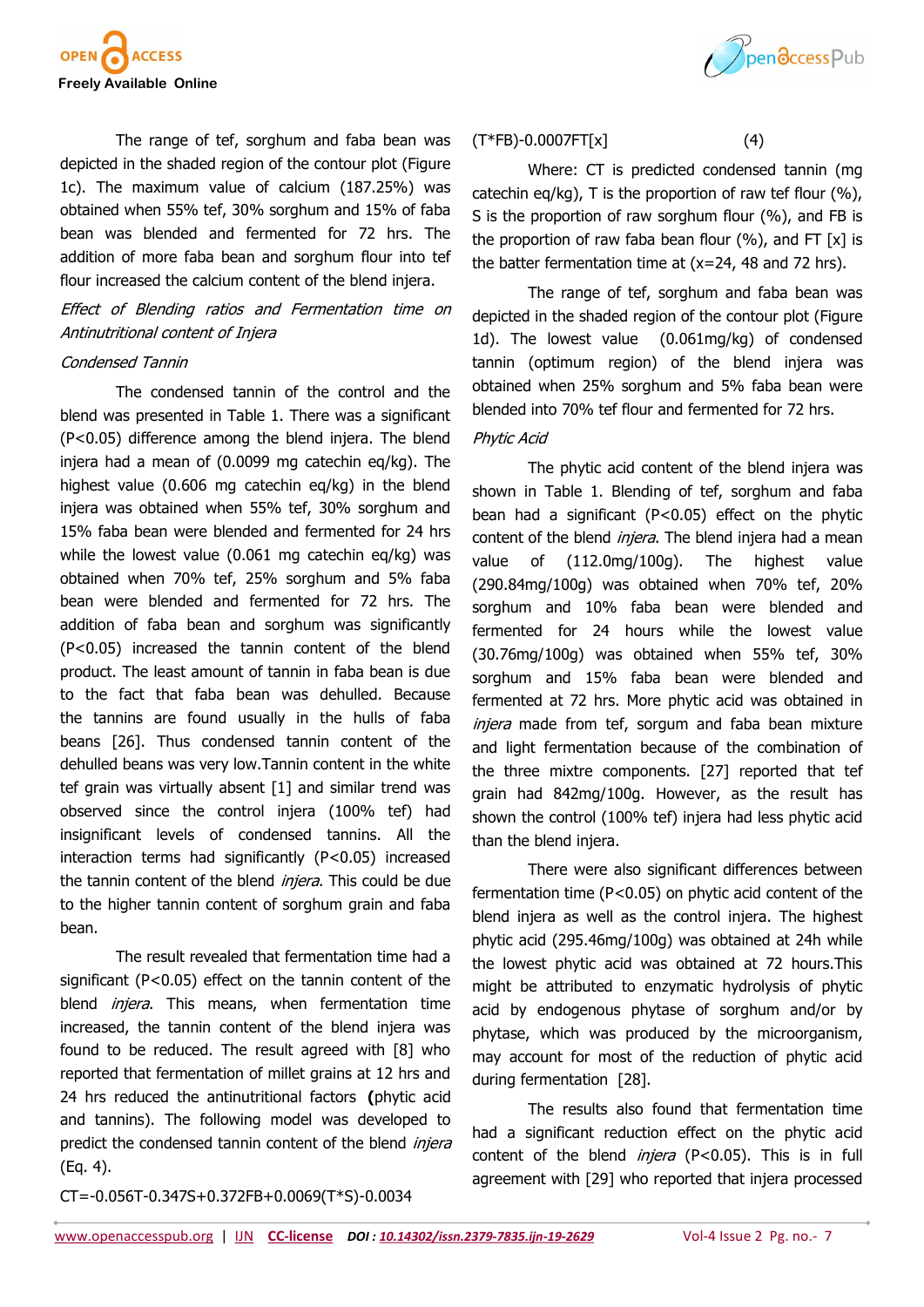

from 2-3 days fermented dough was found to contain low level of phytate. The following model (Eq. 5) was developed to predict the phytic acid content of the blended Injera.

PA=11.835T+50.38S-29.96Fb-1.019(T\*S)+0.268 (T\*FB)-1.713FT[x] (5)

Where: PA is predicted phytic acid (mg/100g), T is the proportion of tef flour in percent (%), S the proportion of sorghum flour in percent (%), FB is the proportion of faba bean flour in percent  $(\%)$ , and FT[x] is batter fermentation time (x=24, 48 and 72 hrs).

The range of tef, sorghum and faba bean was depicted in the shaded region of the contour plot (Figure 1e). The lowest value (120.76mg/100g) of phytic acid content (optimum region) of the blend injera was found when the 30% sorghum and 15% blended into 55% tef flour and fermented at 72 hrs.

# Effect of Blending Ratios and Fermentation Time on Sensory Acceptability of Injera

Sensory evaluation is used in food science to objectively analyze food quality through the evaluation of the attributes traceable by one or more of the five human senses— taste, smell, touch, sight, and hearing [30]. In many cases, it allows for the objective determination of whether or not consumers will accept a novel food product [31].

In the current study, a panel of 50 judges was used to describe the degree of consumer acceptance and satisfaction to the injera prepared using different combinations of teff flour combined with sorghum and faba bean flour, and fermentation time. Fermentation time and Blending of tef, sorghum and faba bean had a significant (P<0.05) effect on the sensory acceptability of the blend injera. Acceptability test result for flavor, aroma, sourness, color, appearance and rollability of the control and blended injera product was given in Figure 2. Scores of the products that had a mean value greater than 5 indicates the products were well liked by the panelists.

The addition of faba bean and fermentation time had a significant (P<0.05) effect on the rollability of the blend injera. Rollability is associated with the less staling property of the baked product. The staling in the product will increase crumb firmness and deterioration



of the baked product during storage [32]. The addition of more faba bean in the blend increases the crumb firmness of the blend injera and similar to the result found on bread by [33]. The panelists were more like the rollability of control injera than blended injera. The rollability of blended injeras made from blending of 20% sorghum and 10% faba bean in to 70% tef followed by 30% sorghum and 5% faba bean in to 65% tef fermented at 72 hours was more liked by the panelist than 24 hrs and 48 hrs fermentation (Figure 2).

Sourness is the sharp acidic taste of fermented foods. The blending ratios and fermentation time caused significantly (P˂0.05) differences on sourness; Injera from 70% tef with 20% sorghum and 10% faba bean exhibited the highest acceptability scores of 6.96 followed by 6.84 was obtained from the injera containing 65% tef, 30% sorghum and 5% faba bean fermented at 24 hrs respectively (Figure 2). All the data indicated a high degree of acceptability of the sourness of the injera with different levels of tef, sorghum and faba bean blending ratios. Generally, the trend showed that with prolonged fermentation time (72 hrs), the panelist scores reduced. This could be due to more acid production during the long fermentation.

A strong, pleasant smell (odor) usually from food is called as aroma and is sensed by receptors in the nose. The highest scores of aroma were 6.94 belonged to *injera* containing 20% sorghum and 15% faba bean with 65% tef fermented at 72hrs, while the lowest score (5.22) was obtained from the control injera fermented at 24hrs (Figure 2). The addition of faba bean and sorghum increased the pleasant aroma of the blend injera. This might be attributed to more antinutritional factors like tannins in faba bean and sorghum flour. The values have also increased as the prolonged fermentation time.

Flavor is the sense of taste and smell combined. Taste of injera is associated with the sensation of saltiness, sweetness, sourness and bitterness triggered in the mouth by contact with the injera [31]. The highest acceptability scores of the flavor (6.9) of the injera were obtained from the blend 65% tef, 20% sorghum and 5% faba bean fermented for 72hrs. The lowest score, 5.06 belonged to the injera containing 20% sorghum and 10% faba bean with 70% tef and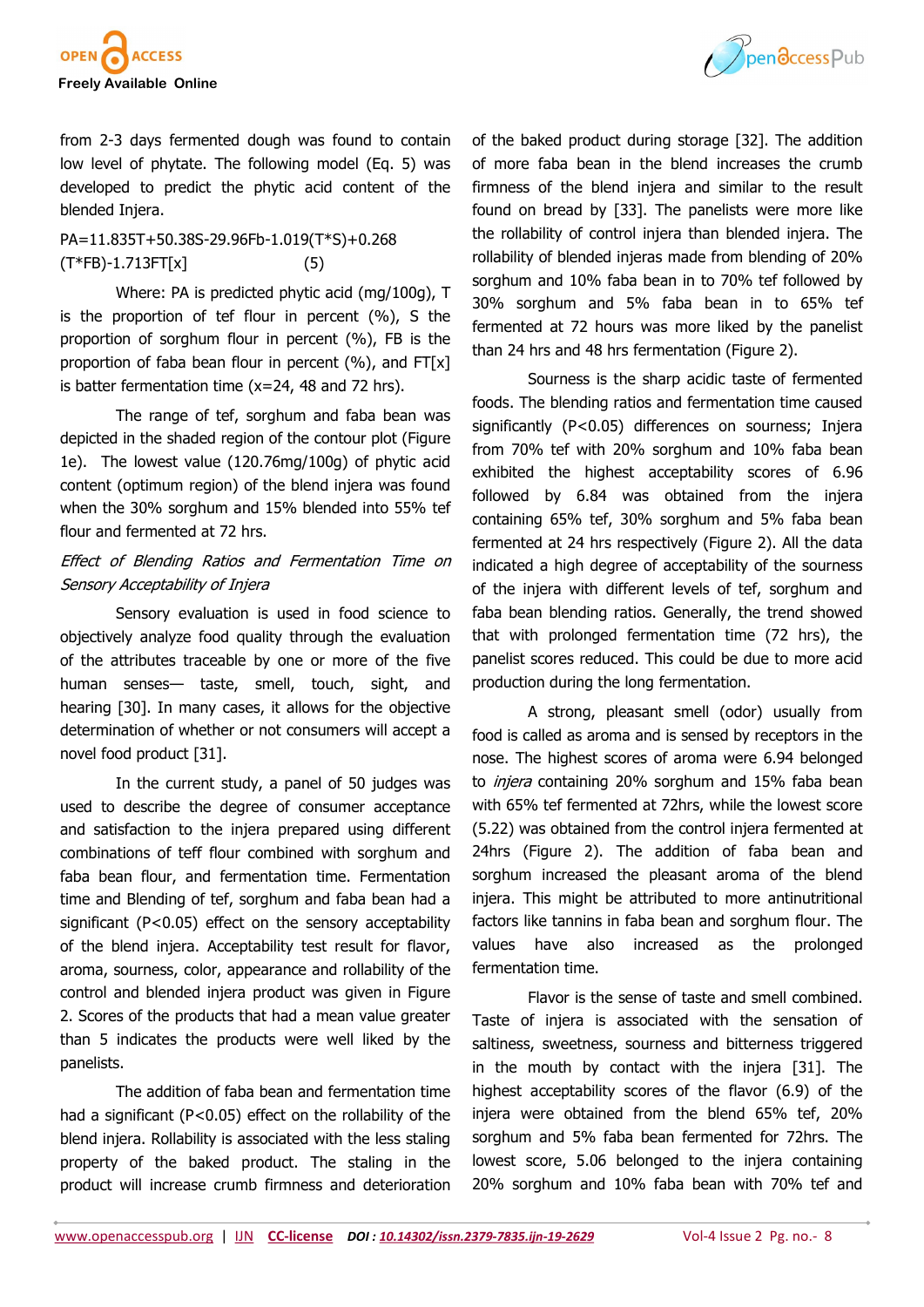



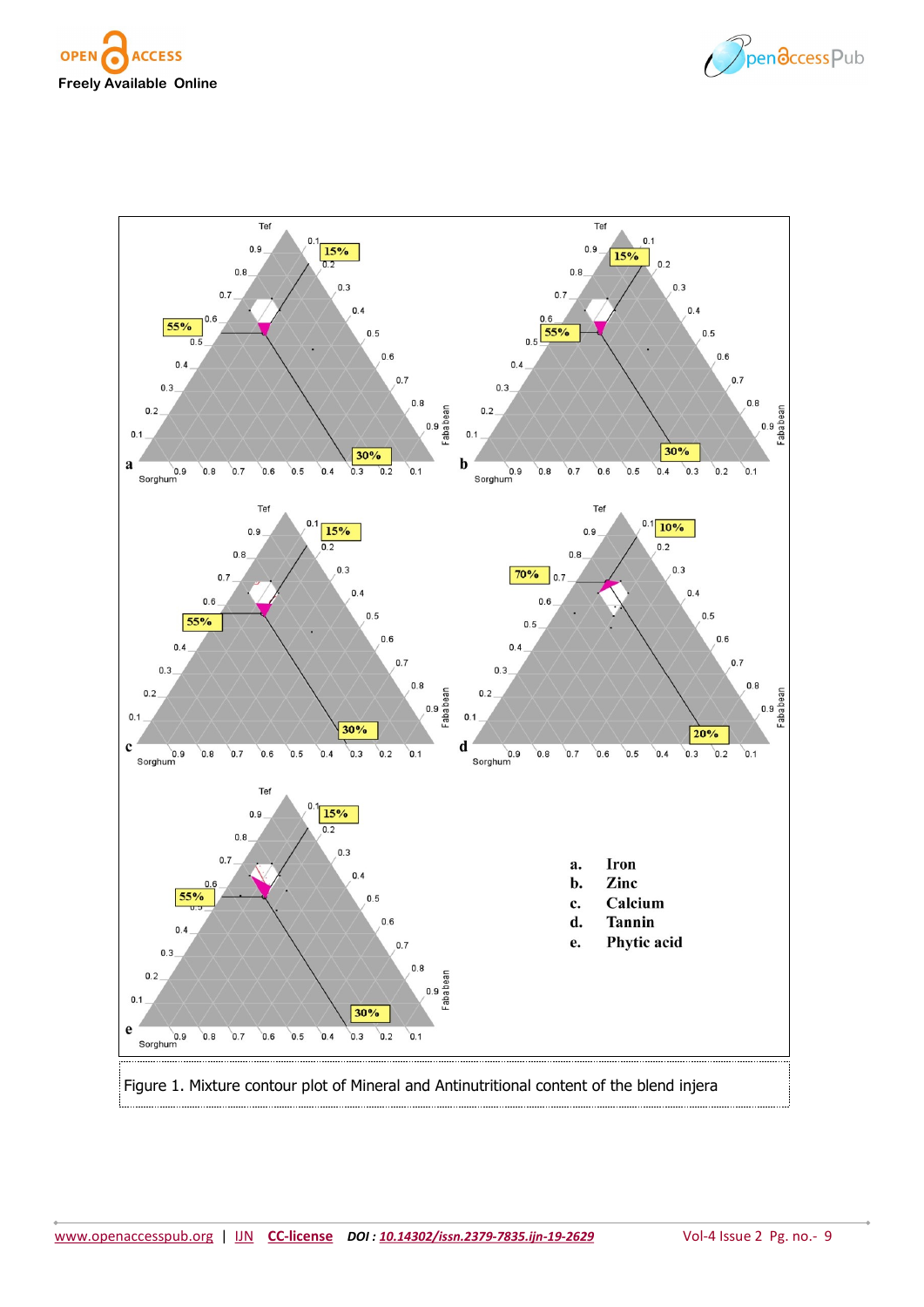





control injera fermented with 24hrs (Figure 2). The addition of faba bean and sorghum flour into tef flour was found to improve the flavor of the blend injera than control. This could be due to flavor compounds, which are available in sorghum and faba bean flour. Additionally, the fermentation time had significantly influence the flavor of injera. Generally, the trend showed that with prolonged fermentation time (72 hrs), the scores increased. The increased flavor at a longer fermentation time could be due to lactic acid bacteria, which synthesized flavor compounds [34]. Fermentation improves the flavor of food [35].

The color of injera also affects the consumer acceptability of the injera. People mostly prefer the white color injera is consumed as a staple food [7]. Highest score of color (6.98) was recorded in control injera samples fermented 24hrs (Figure 2). The addition of sorghum and faba bean had significantly (P<0.05) reduced the color score of the blend injera. This might be attributed to more tannin content in sorghum and faba bean, which could change the color of the blend

injera to brown. The result was agreed with [33] who reported that the addition of more faba bean in the blend leads to browning of the bread produced but increases the acceptable taste. The control injera fermented for 24hrs had most preferable color, which is a bright color [7]. Increased fermentation time had significantly reduced the color score of injera.

The appearance of injera is one of the most important parameters, which refers to the quality of the eyes and underneath the appearance of injera. The eyes of injera are the honeycomb-like structure of the top surface formed during cooking due to escaping  $CO<sub>2</sub>$ bubbles [36]. The highest panelist scores of the eyes of the injera were recorded in control samples. The addition of more faba bean and sorghum flour was decreasing the score of injeras eye's appearance given by the panelists (Figure 2). It might be due to less carbon dioxide production during fermentation. [14] reported that increased eyes formation of injera due to the more carbon dioxide gas produced during fermentation time.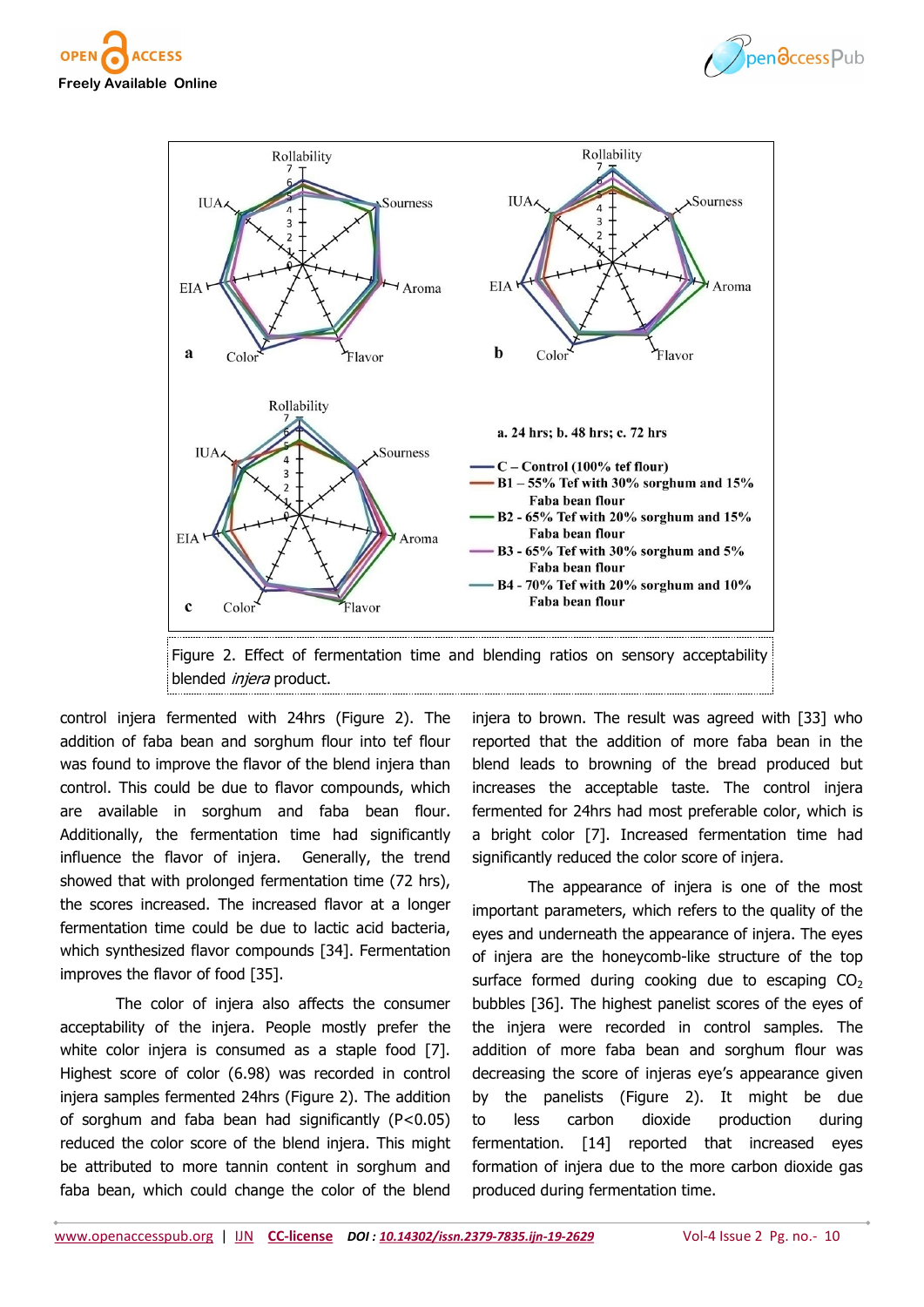



The maximum acceptability scores recorded for underneath appearance of the injera from 55% tef, 30% sorghum and 15% faba bean blends (Figure 2). It appeared that increasing in the proportion of sorghum and faba bean significantly increasing the underneath appearance scores of injera. The values of color and underneath the appearance of injera were significantly not affected by fermentation time.

Based on the present findings, the addition of sorghum and faba bean with tef, and fermentation time significantly increased sensory score of rollability, sourness, aroma, flavor and underneath the appearance, and decreased the score color and eyes formation of injera. All blends scored a mean rating well above average, which is an indicative of the goodness as products (Figure 1). The most preferred injera was produced from tef flour combined with 20% sorghum and 10% faba bean flour fermented 72 hours. Similar observation was made by [37] who reported that long fermentation improves sensory characteristics such as loaf volume, evenness of eyes, color, aroma, taste and texture of the breads.

### **Conclusion**

The injera made from 55% tef with 30% sorghum and 15% faba bean had the maximum amount of moisture, protein, ash, fiber, iron, zinc and calcium content. The high amount of ash, fat, fiber, carbohydrate, energy and sensory score were obtained from 70% tef, 20% sorghum and 10% faba bean blended injera. Significant (P<0.05) increased in moisture, protein, iron, zinc, calcium and sensory attributes were shown on long fermentation time (72 hrs). However, ash, fat, fiber, carbohydrate and energy were shown at short fermentation time. On the two dimensional mixtures contour plot the optimum value of chemical composition of injera was observed when 55% tef, 30% sorghum and 15% faba bean were blended and fermented at 72 hrs.

The present findings revealed that the optimum value of all chemical composition and sensory acceptability of blended injera was obtained when 30% sorghum and 15% faba bean were mixed in to tef flour and fermented for 72 hrs. The blending of sorghum and faba bean with tef is not only increased the nutritional properties and sensory acceptability of injera and also

reduces the utilization of expensive cereal such as tef for injera making. Generally, this study demonstrated the potential of incorporating sorghum and faba bean flour into sour bread injera, thereby creating opportunity for food producers to provide more healthy nutritional enriched products.

### **Acknowledgements**

Great deal thanks to MOE for granting us financial support. We also thank Holeta Agricultural Research Center for providing us faba bean. Heartfelt thanks go to Shewangezaw Teketel and Dechasa Bersissa for their technical support and assistance during laboratory work. I would like to appreciate all the staff and department of Food Science and Postharvest Technology, Haramaya University for providing us all the necessary services. Center of Research on Grain Quality, Processing and Technology Transfer (CRGQPTT) at the Food Science and Postharvest Technology department, Haramaya University is acknowledged for supporting with facilities.

### **References**

- 1. Bultosa G and Taylor JRN, 2004. Tef In: Encyclopedia of Grain Science, Eds. Wrigley C. Corke H and Walker C. Elsevier, Amsterdam; pp 253–262.
- 2. Mengesha MH, 1966. Chemical composition of teff (Eragrostis tef) compared with that of wheat, barley and grain sorghum. Economy of Botany, 19: 268-273.
- 3. Areda A, Ketema S, Ingram J and Davis RHD, 1993. The iron content of tef [Eragrostis teff (Zucc.) Trotter]. SINET: An Ethiopian Journal of Science; 16:5-13.
- 4. Pattyn, S, 2017. Tef [Eragrostis tef (Zucc.)Trotter] protein characterization and its suitability as a gluten-free cereal. Master's Dissertation submitted for obtaining the degree of Master of Science in Biochemical Engineering Technology, Ghent University; 85pp.
- 5. Twidwell, E., J. Wagner, and N. Thiex. 2002. Use a microwave oven to determine moisture content of forages. South Dakota State University. South Dakota State University ExEx 8077.
- 6. Zhu, F. 2018. Review: chemical composition and food uses of teff (Eragrostis tef). Food Chemistry,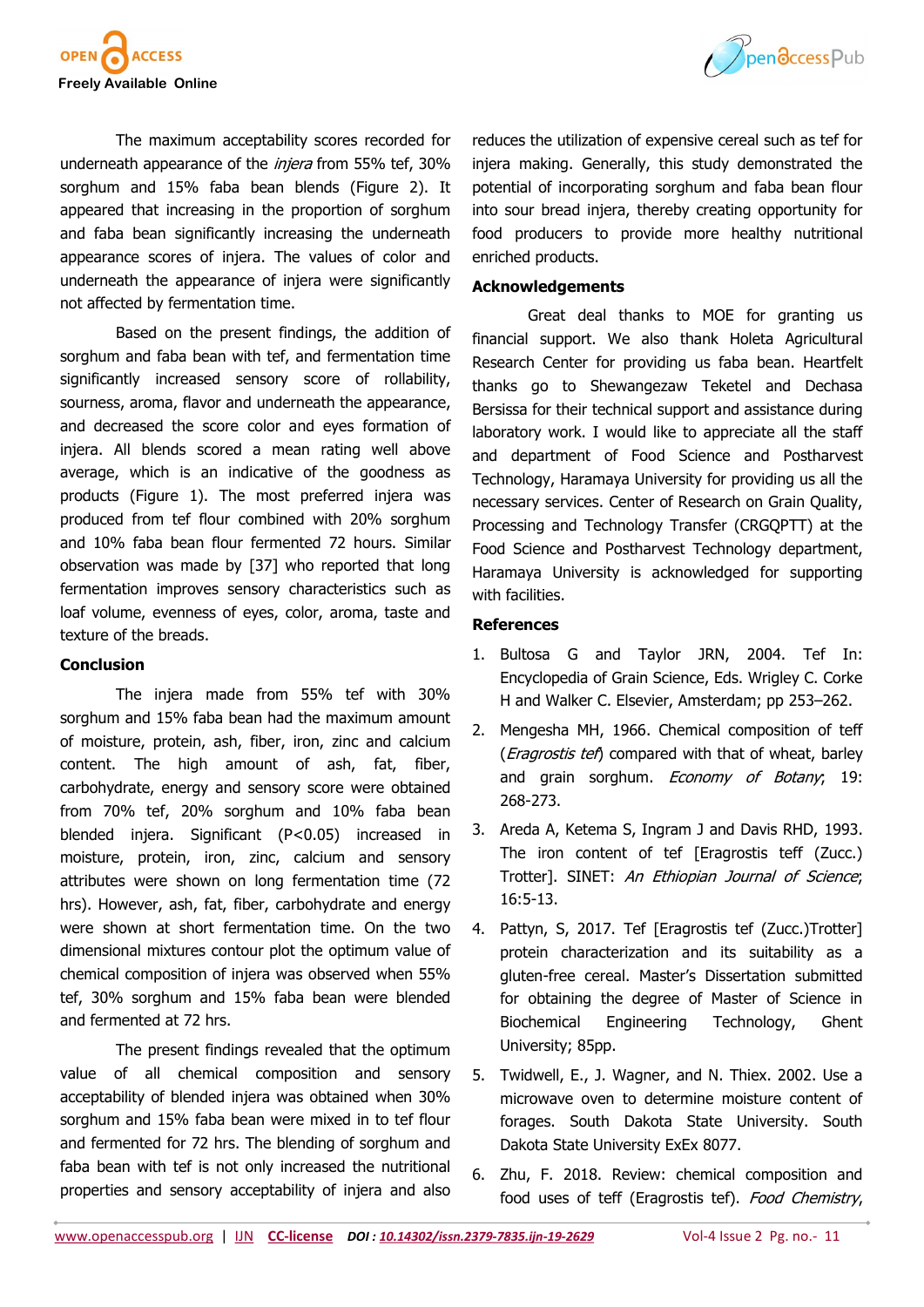



402-415.

- 7. Gebrekidan B and GebreHiwot B, 1982. Sorghum Injera preparation and quality parameters. In: Proceedings of the International Symposium on Sorghum Grain Quality. Rooney LW and Murty DS. Eds. ICRISAT: Patancheru, India; Pp: 55-66.
- 8. Mohammed NA, Ahmed IAM and Babiker EE, 2011. Nutritional evaluation of sorghum flour (Sorghum bicolor L. Moench) during processing of injera. World Academy of Science, Engineering and Technology; p 72-76.
- 9. Zegeye A, 1997. Acceptability of injera with stewed chicken. Food Quality and Preference; 8:293-295.
- 10. Rooney LW, Kirleis AW and Murty DS, 1986. Traditional foods from sorghum: their production evaluation and nutritional value. Advanced Cereal Science Technology; 8:317-353.
- 11. Mataix FJ and Salido G, 1985. Importancia de las legum- bres en nutrici 611 humana. Funds for Essential Services Package Nutrition, no. 1, Granada, Spain.
- 12. Muehlbauer FJ and Abebe T, 1997. Vicia faba L. New crop factsheet. Center for New Crops and Plant Products. Purdue University.
- 13. Bond DA, Lawes DA, Hawtin GC, Saxena MC and Stephens JS, 1985. Faba bean (Vicia faba L.). In: R.J. Summerfield and E.H. Roberts (eds.), Grain legume crops. William Collins Sons Co. Ltd. 8 Grafton Street, London, WIX 3LA, UK; p. 199-265.
- 14. Yetneberk S, Henriette LK, Lloyd WR and Taylor RN, 2004. Effects of sorghum cultivar on injera quality. Cereal Chemistry; 81(3):314–321.
- 15. Badamosi EJ, Ibrahim LM, Temple VJ, 1995. Nutritional evaluation of a locally formulated weaning food. JUTH PAP. West African Journal of Biological Science. 3: 85-93.
- 16. Jeyaram K, Singh TA, Romi W, Devi AR and Singh WM, 2009. Traditional fermented foods of Manipur. Indian Journal of Traditional Knowledge; 8: 115-121.
- 17. Shahani KM and Ayebo AD, 1980. Role of dietary lactobacilli in gastrointestinal micro ecology. Proceedings of the VI International Symposium on

Intestinal Micro ecology. American Journal for Clinical Nutrition; 33: 2448–2457.

- 18. AACC, 2000. Approved Methods of the American Association of Cereal Chemists. 20<sup>th</sup> ed. Method 38-10. American Association of Cereal Chemists. St. Paul, Minnesota.
- 19. Mihrete Y and Bultosa G, 2017. The Effect of Blending Ratio of Tef [*Eragrostis Tef (Zucc) Trotter*], Sorghum (Sorghum bicolor (L.) Moench) and Faba Bean (Vicia faba) and Fermentation Time on Chemical Composition of Injera. Journal of Nutrition, Food Science; 7: 583.
- 20. Price, M.L., Scoyoc, S.V. and Butler, L.G, 1978. A critical evaluation of the vanillin reaction as an assay for tannin in sorghum. Journal of Agriculture and Food Chemistry; 26(5):1214-1218.
- 21. Wheeler, E.L. and R.E. Ferrel, 1971. A method for phytic acid determination in wheat and wheat fractions. Cereal Chemistry; 48:312-320.
- 22. Stone, H. and L. Sidel., 1985. Sensory Evaluation Practices. Academic Press, New York, NY, USA.
- 23. Abdelhaleem WH,El Tiny AH, Mustafa AI, Babiker EE, 2008. Effect of fermentation, malt-pretreatment and cooking on antinutritional factors and protein digestibility of sourghum cultivars. Pakistan Journal of Nutrition. 7(2): 335-334.
- 24. Hagir B.E., Samia M.A., Wisal H.I., Elfadid E.B and Abdullahi H.E. Antinutritional factors content and minerals availability in Faba bean as affected by cultivar and domestic processing. Journal of Food Technology. 2005; 3(3): 378-384.
- 25. Lorri, W and Svanberg, U. 1995. An overview of the use of fermented food for child feeding in Tanzania. Ecology of Food and Nutrition, 34: 65-81.
- 26. Danisman, R. and Gous, R.M. 2011. Effect of dietary protein on the allometric relation ships between some carcass portions and body protein in three broiler strains. S. Afr.J.Anim.Sci. 41: 194-208.
- 27. Abebe Y, A., Bogale, K.M., Hambidge, B.J., Stoecker, K., Bailey and R.S., Gibson, 2007. Phytate, zinc, iron and calcium content of selected raw and prepared foods consumed in rural Sidama, Southern Ethiopia, and implications for Bioavailability. Journal of Food Composition and Analysis, 20: 161-168.